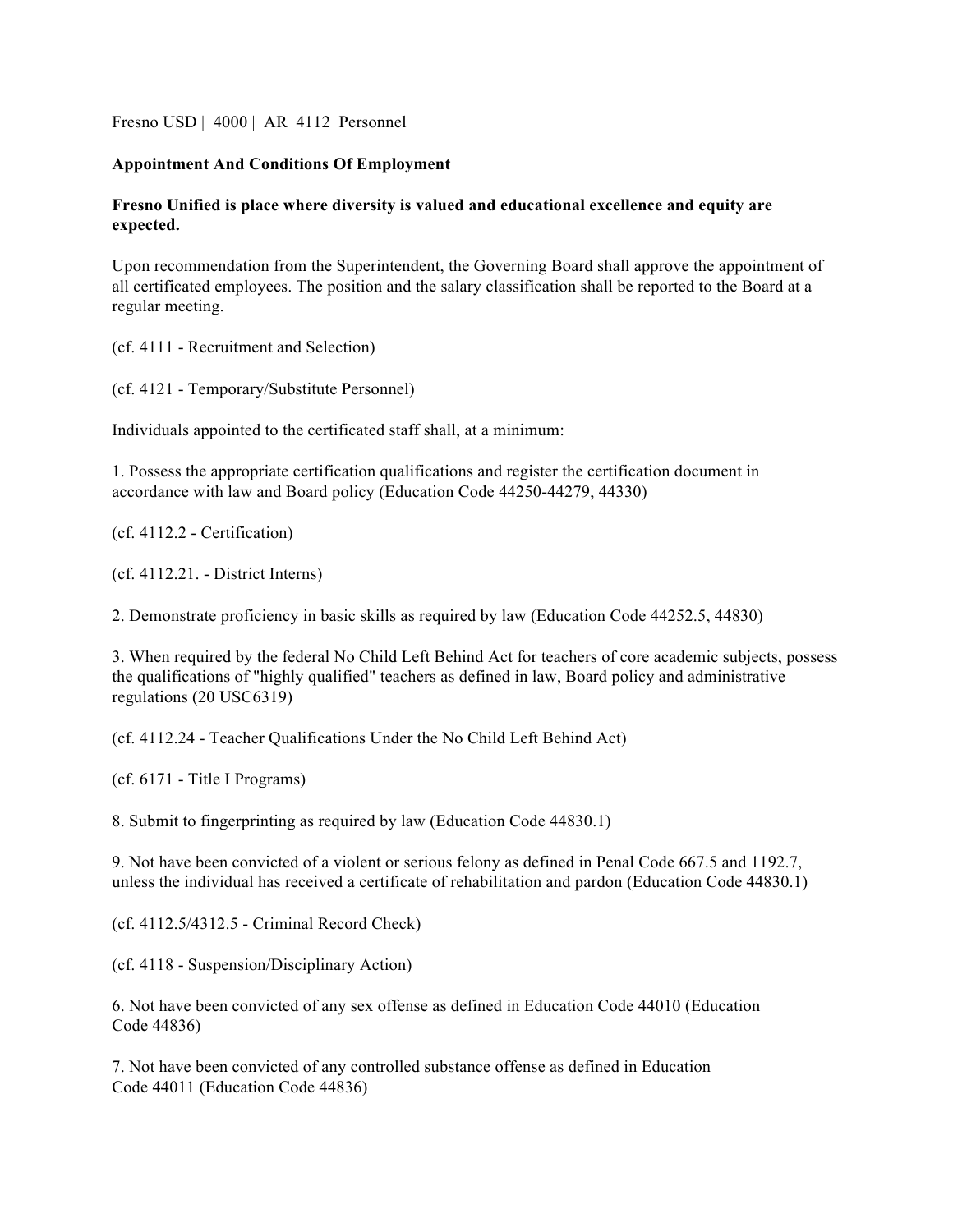8. Not have been determined to be a sexual psychopath pursuant to Welfare and Institutions Code 6300- 6332 (Education Code 44837)

9. Submit to a physical examination, tuberculosis testing and/or provide a medical certificate as required by law and Board policy (Education Code 44839, 49406)

(cf. 4112.4/4212.4/4312.4 - Health Examinations)

10. Furnish a statement of military service and, if any was rendered, a copy of the discharge or release from service or, if no such document is available, other suitable evidence of the termination of service (Education Code 44838)

11. File the oath or affirmation of allegiance required by Government Code 3100-3109

(cf. 4112.3/4212.3/4312.3 - Oath or Affirmation)

12. Fulfill any other requirements as specified by law, collective bargaining agreement, Board policy or administrative regulation

(cf. 4112.8/4212.8/4312.8 - Employment of Relatives)

Legal Reference:

## EDUCATION CODE

35161 Powers and duties

44008 Effect of termination of probation

44009 Conviction of specified crimes; definitions

44010 Sex offense

44011 Controlled substance offense

44066 Limitation on certification requirements

44250-44277 Credential types

44330 Effect of registration of certification document

44830.1 Felons; certificated positions; criminal record summary; fingerprints

44836 Employment of person convicted of sex offenses or controlled substance offenses

44837 Employment of sexual sociopath

44838 Statement of military service